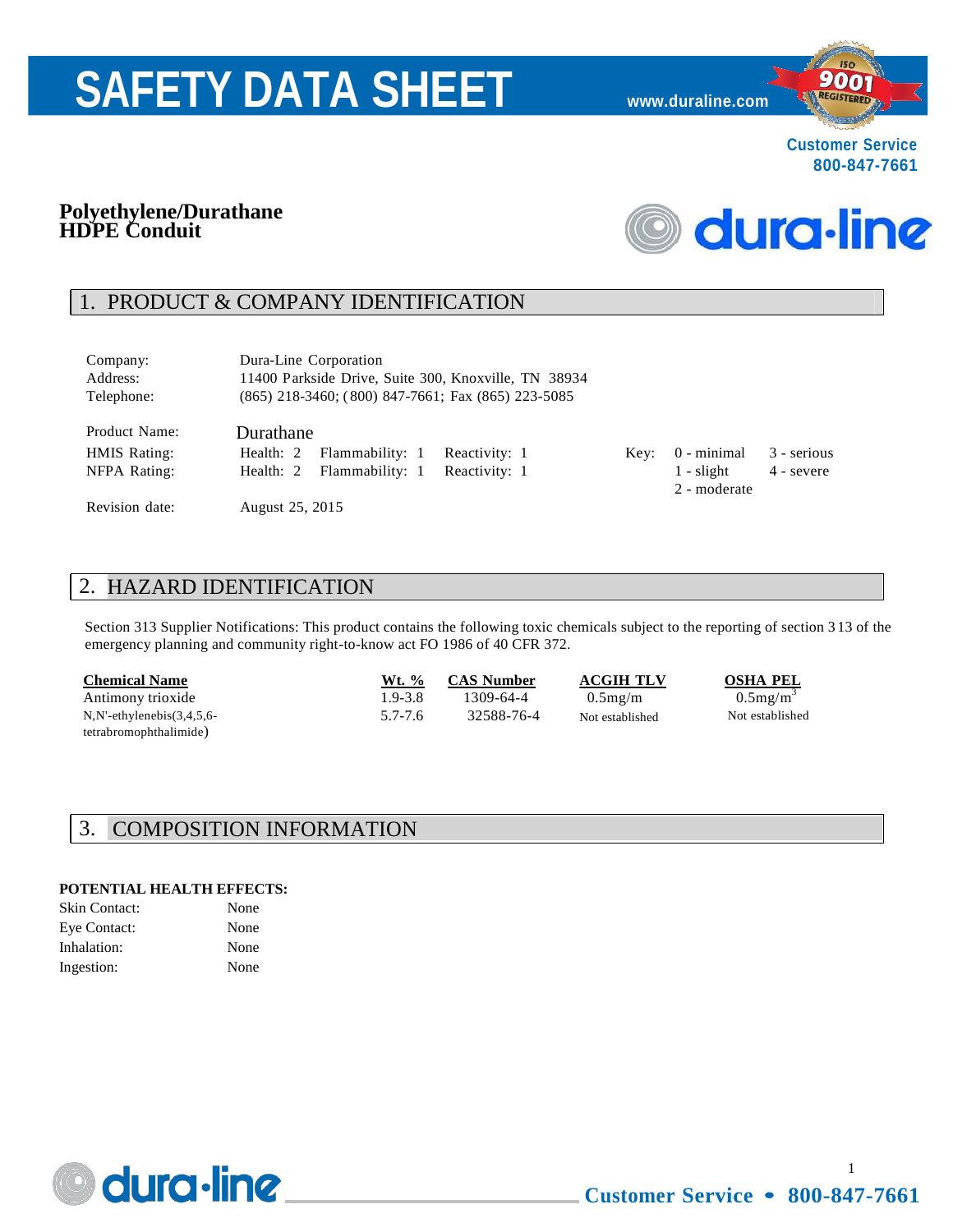#### 4. FIRST AID MEASURES

Skin Contact: No effect to skin due to the nature of the final product Eyes: No effect to eye due to the nature of the final product Inhalation: Not an inhalation hazard due to the nature of the final product Ingestion: Not ingestible due to the nature of the final product Steps to Be Taken in Case Material is Released or Spilled: Not Applicable Precautions to Be Taken in Handling and Storing: No special handling required Other Precautions: None

## 5. FIRE FIGHTING MEASURES

Flash Point:  $>650^{\circ}F - ASTM E136$ Flammable Limits in Air: N/A Extinguishing Media: Dry Chemical, Water Fog LEL N/A UEL N/A Unusual Fire and Explosion Hazards: N/A

Special Fire Fighting Procedures: Use self-contained breathing equipment and protective clothing

#### 6. ACCIDENTAL RELEASE MEASURES

GENERAL PROCEDURES: Stop source of spill. Sweep up for immediate collection and disposal. If material enters a sewer or waterway, notify responsible authorities of presence of possibly toxic plastic pellets.

#### HANDLING AND STORAGE

Use with adequate ventilation. Store at ambient temperature. Avoid eye contact. Avoid prolonged skin contact.

#### 8. EXPOSURE CONTROLS / PERSONAL PROTECTION

Respiratory Protection: No PPE required Ventilation: Local Exhaust: None Mechanical (General): Not Applicable Protective Gloves: Not Applicable Work/Hygienic Practices: Not Applicable Special: None<br>Other: None Other:

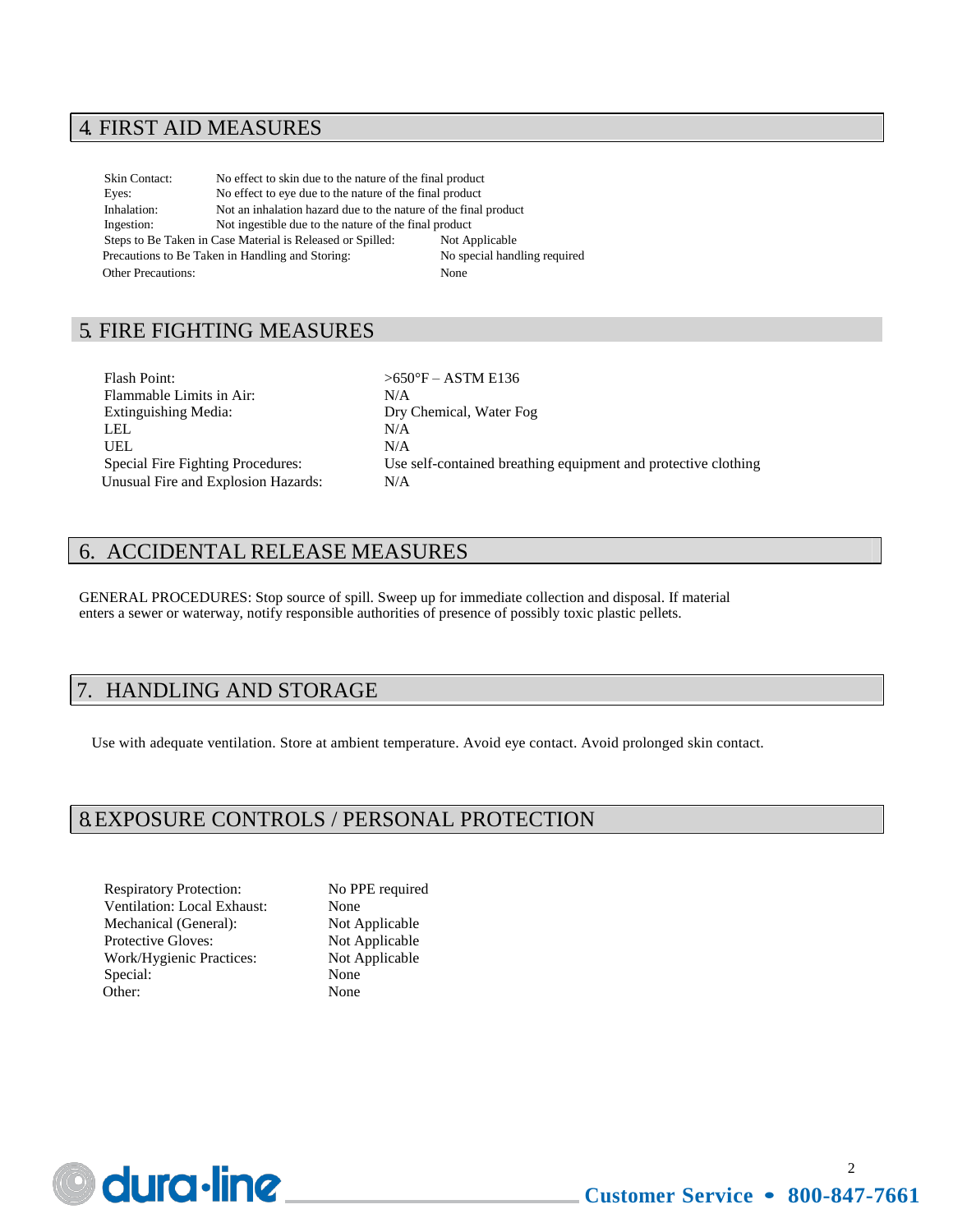### 9. PHYSICAL AND CHEMICAL PROPERTIES

| Initial Boiling Point (bulk): | N/A              | Vapor Pressure:                   | N/A                           |
|-------------------------------|------------------|-----------------------------------|-------------------------------|
| Percent Volatile:             | N/A              | Vapor Density (air $= 1$ ):       | N/A                           |
| Density/ Sp. Gravity:         | $.935 - .970$    | Evaporation Rate (nBu $Ac = 1$ ): | N/A                           |
| Water Solubility:             | Insoluble        | Appearance:                       | Dull yellow tubing            |
| $pH$ :                        | N/A              | Odor:                             | <b>Odorless</b>               |
| <b>VOC</b> Content:           | $0 \text{ gm/L}$ | <b>Melting Point:</b>             | $230^{\circ}F - 275^{\circ}F$ |

## 10. STABILITY AND REACTIVITY

| Stability:                            | Stable.                         |
|---------------------------------------|---------------------------------|
| Incompatibility (Materials to Avoid): | Strong oxidizing agents.        |
| Hazardous Polymerization:             | Will not occur.                 |
| Hazardous Decomposition Products:     | Antimony oxide, oxides of nitro |
| Conditions to Avoid:                  | Avoid temperatures over 650°F   |

xidizing agents. y oxide, oxides of nitrogen and carbon

## 11. TOXICOLOGICAL INFORMATION

#### **Specific effects**

**Carcinogenic effects:** Antimony trioxide is classified by: IARC: Group 2B suspect carcinogen.

**Mutagenic effects:** Not considered to be mutagenic.

#### 12. ECOLOGICAL INFORMATION

**Environmental Data:** Not expected to be hazardous to the environment in present form. **Ecotoxicological Information:** May be harmful to wildlife if ingested.

#### 13. DISPOSAL CONSIDERATIONS

HDPE Conduit is a type 2 recyclable product.

#### 14. TRANSPORTATION

DOT Proper Shipping Name: None, not restricted. DOT Hazard Class or Division: None, not restricted UN/NA Number: None, not restricted IATA/ICAO None, not restricted

#### 15. REGULATORY INFORMATION

## dura-line